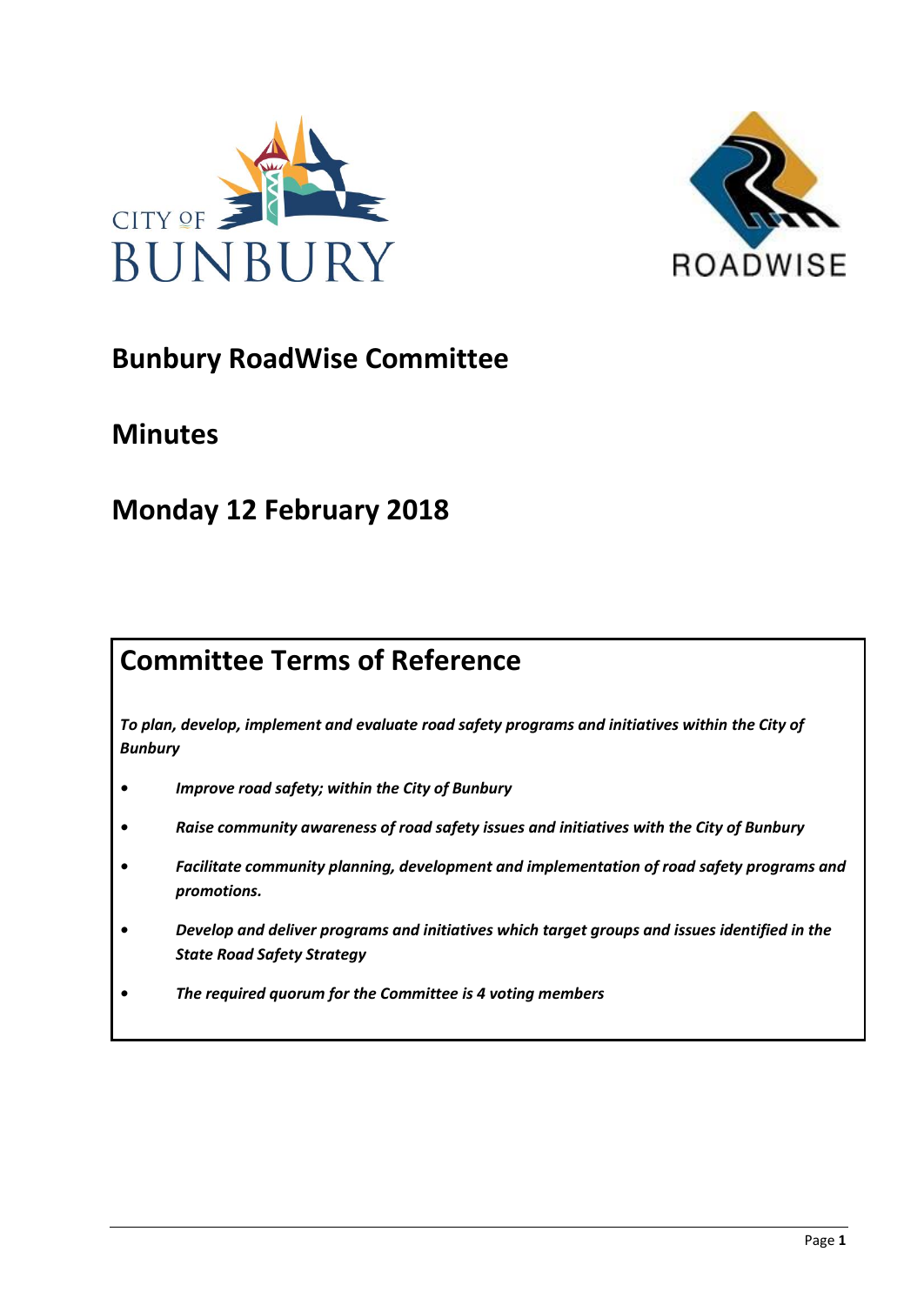## Table of Contents

| Item No   |      | Subject<br>Page No |
|-----------|------|--------------------|
| 1.        |      |                    |
| 2.        |      |                    |
| <u>3.</u> |      |                    |
| <u>4.</u> |      |                    |
|           | 4.1  |                    |
|           | 4.2  |                    |
| 5.        |      |                    |
| 6.        |      |                    |
| 7.        |      |                    |
| 8.        |      |                    |
|           | 8.1  |                    |
|           | 8.2  |                    |
|           | 8.3  |                    |
| <u>9.</u> |      |                    |
| 10.       |      |                    |
|           | 10.1 |                    |
|           | 10.2 |                    |
|           | 10.3 |                    |
|           | 10.4 |                    |
|           |      |                    |
|           | 12.1 |                    |
|           | 12.2 |                    |
| 13.       |      |                    |
| 14.       |      |                    |
|           |      |                    |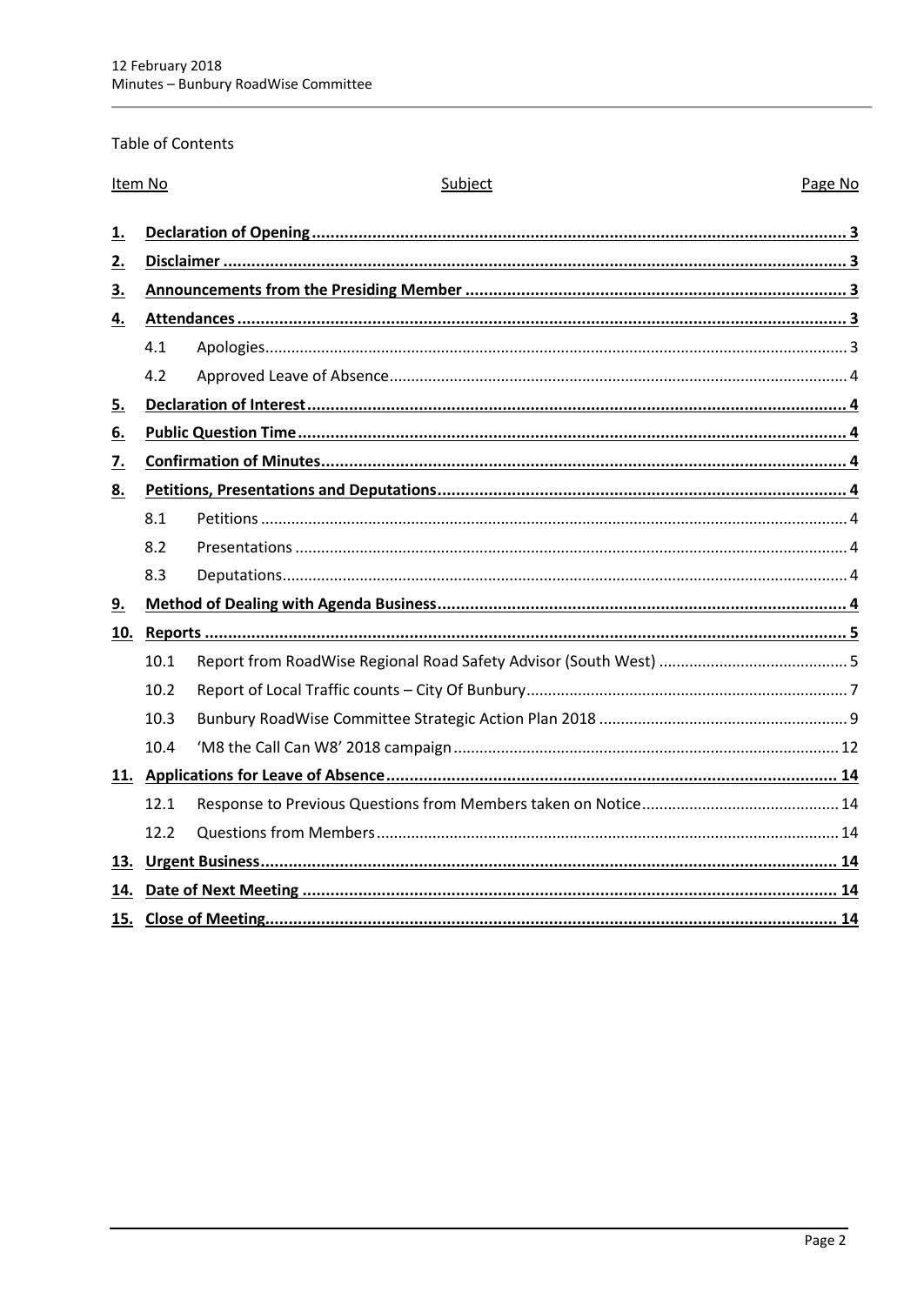# **Bunbury RoadWise Committee Minutes**

# **Monday 10 October 2016**

Members of the public to note that recommendations made by this committee are not final and will be subject to adoption (or otherwise) at a future meeting of the Bunbury City Council.

# <span id="page-2-0"></span>**1. Declaration of Opening**

The Presiding Member declared the meeting open at 10:04am.

## <span id="page-2-1"></span>**2. Disclaimer**

Not applicable to this committee.

## <span id="page-2-2"></span>**3. Announcements from the Presiding Member**

Nil

## <span id="page-2-3"></span>**4. Attendances**

*Committee Members:*

| <b>Member Name</b>                   | <b>Representing</b>        |
|--------------------------------------|----------------------------|
| Cr Karen Steele                      | City of Bunbury Councillor |
| Nicola Smith                         | Road Safety Advisor        |
| Dianne Langford-Fisher               | St John Ambulance          |
| Lisa Gartrell                        | <b>SDFRA</b>               |
| Nurcan Catan                         | <b>RAC</b>                 |
| Caitlyn Bassett                      | Main Roads WA              |
| Peter Westgate - attended at 10.09am | Department of Transport    |
| <b>Brad Brooksby</b>                 | <b>Community Member</b>    |

\*Peter Westgate was not in attendance for the voting on Items 7 and  $10.1 - 10.4$ 

# *Ex-officio Members (non-voting):*

<span id="page-2-4"></span>

| <b>Member Name</b>     | Representing                                |
|------------------------|---------------------------------------------|
| Gavin Harris           | <b>Works and Services Director</b>          |
| <b>Tiffany Staples</b> | South West Youth Driver Development Program |

#### *Support Staff:*

| <b>Name</b>                 | <b>Title</b>                                  |
|-----------------------------|-----------------------------------------------|
| Alison Baker (minute taker) | <b>Executive Assistant Works and Services</b> |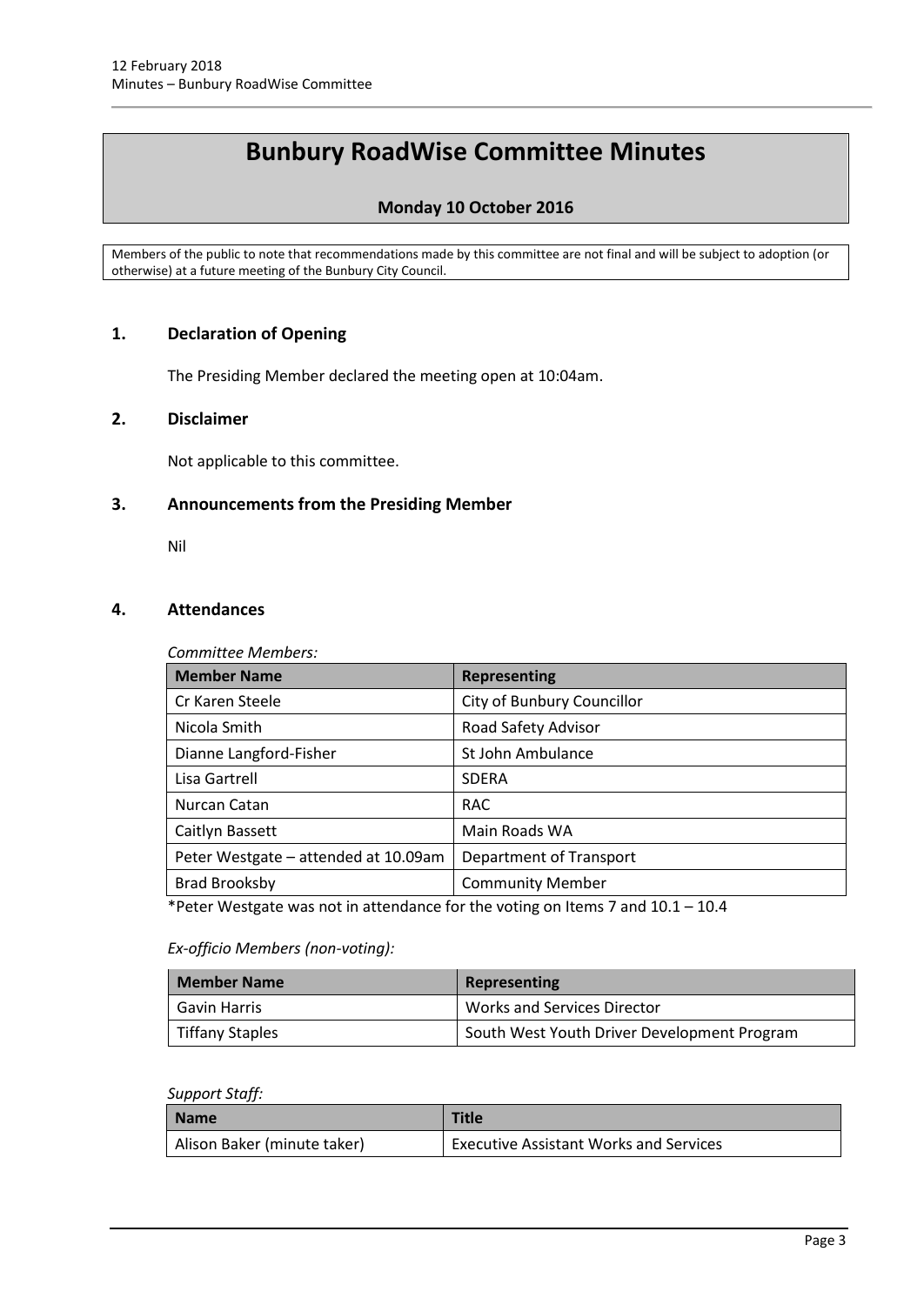## **4.1 Apologies**

Sgt Craig Clarke Nathan Locke Peter Stewart Susie Delaporte

## <span id="page-3-0"></span>**4.2 Approved Leave of Absence**

Nil

# <span id="page-3-1"></span>**5. Declaration of Interest**

IMPORTANT: Committee members to complete a "Disclosure of Interest" form for each item on the agenda in which they wish to disclose a financial/proximity/impartiality interest. They should give the form to the Presiding Member before the meeting commences. After the meeting, the form is to be forwarded to the Administration Services Section for inclusion in the Corporate Financial Disclosures Register.

## <span id="page-3-2"></span>**6. Public Question Time**

Not applicable

## <span id="page-3-3"></span>**7. Confirmation of Minutes**

Committee Decision: Moved Nicola Smith Seconded Cr Karen Steele

The minutes of the Bunbury RoadWise Committee Meeting held on 18 December 2017, are confirmed as a true and accurate record.

CARRIED 7 Votes 'for' / Nil votes 'against'

# <span id="page-3-5"></span><span id="page-3-4"></span>**8. Petitions, Presentations and Deputations**

**8.1 Petitions**

Nil

<span id="page-3-6"></span>**8.2 Presentations**

Nil

<span id="page-3-7"></span>**8.3 Deputations**

Nil

## <span id="page-3-8"></span>**9. Method of Dealing with Agenda Business**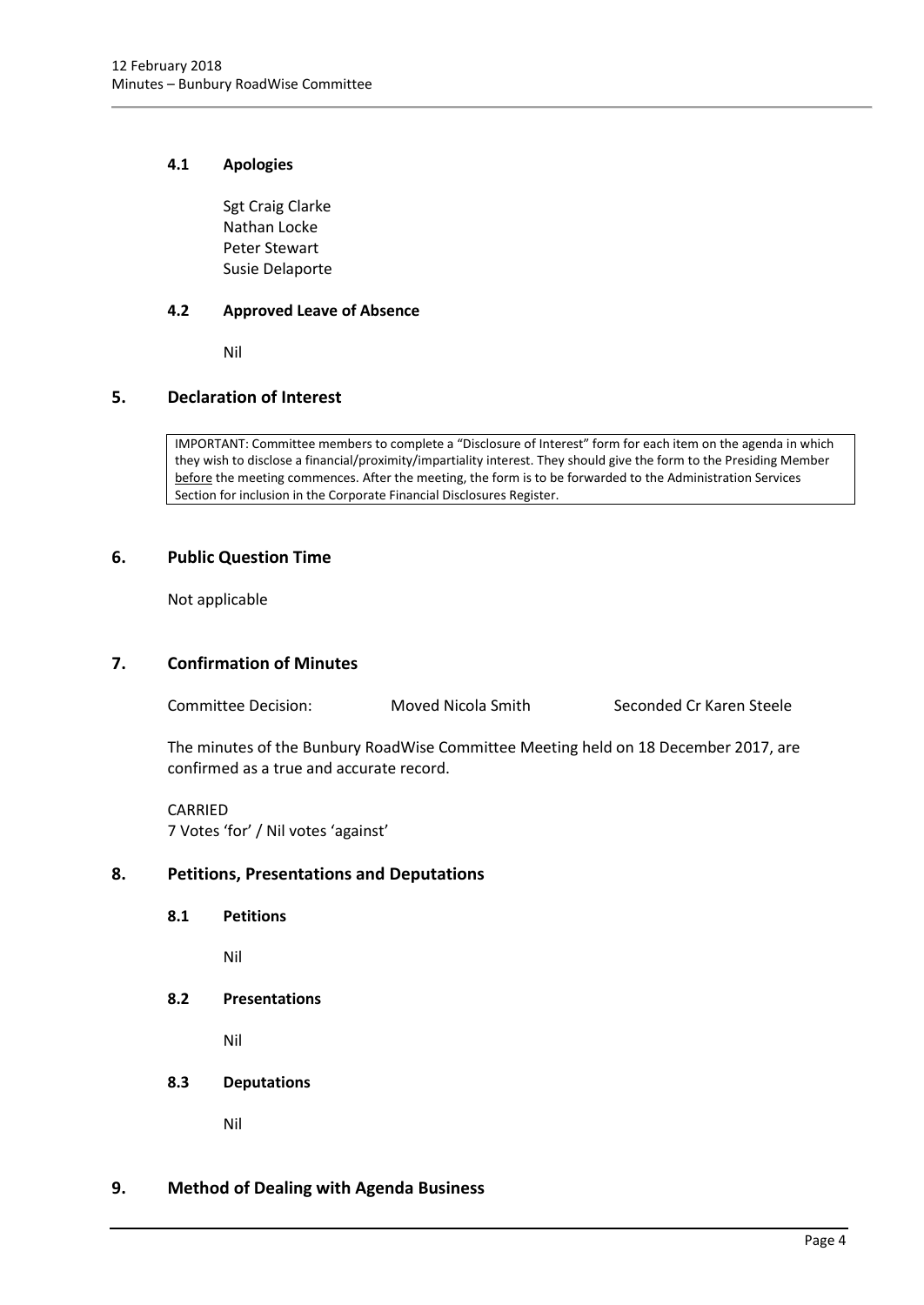## <span id="page-4-0"></span>**10. Reports**

## <span id="page-4-1"></span>**10.1 Report from RoadWise Regional Road Safety Advisor (South West)**

| <b>File Ref:</b>            | A04616                                                 |                                                                  |
|-----------------------------|--------------------------------------------------------|------------------------------------------------------------------|
| <b>Applicant/Proponent:</b> |                                                        | Nicola Smith, RoadWise Regional Road Safety Advisor (South West) |
| <b>Responsible Officer:</b> | Amanda Blunsdon, Acting Engineering Team Leader        |                                                                  |
| <b>Responsible Manager:</b> | Shaun Millen, Manager Engineering and Civil Operations |                                                                  |
| Executive:                  | Gavin Harris, Director Works and Services              |                                                                  |
| <b>Authority/Discretion</b> | Advocacy                                               | Review                                                           |
|                             | Executive/Strategic<br>$\overline{\phantom{0}}$        | Quasi-Judicial                                                   |
|                             | Legislative                                            | $\boxtimes$<br><b>Information Purposes</b>                       |
|                             |                                                        |                                                                  |
| <b>Attachments:</b>         |                                                        | BRWC1 RoadWise Advisor Report SW Region January February 2018    |

### **Summary**

This report is provided to the Committee by the RoadWise Regional Road Safety Advisor (South West).

## **Executive Recommendation**

Bunbury RoadWise Committee notes the report provided by RoadWise Regional Road Safety Advisor (South West).

### **Strategic Relevance**

| Key Priority Area 5 | Corporate                                                              |
|---------------------|------------------------------------------------------------------------|
| Objective 5.2       | Maintain a high standard of corporate governance and improve access to |
|                     | information.                                                           |

### **Background**

Nicola Smith is the RoadWise Regional Road Safety Advisor (South West) and provides the attached BRWC1 RoadWise Advisor Report SW Region January February 2018 to update the Committee on the activities of RoadWise.

## **Council Policy Compliance**

Not applicable

## **Legislative Compliance**

Not applicable

### **Officer Comments**

Nil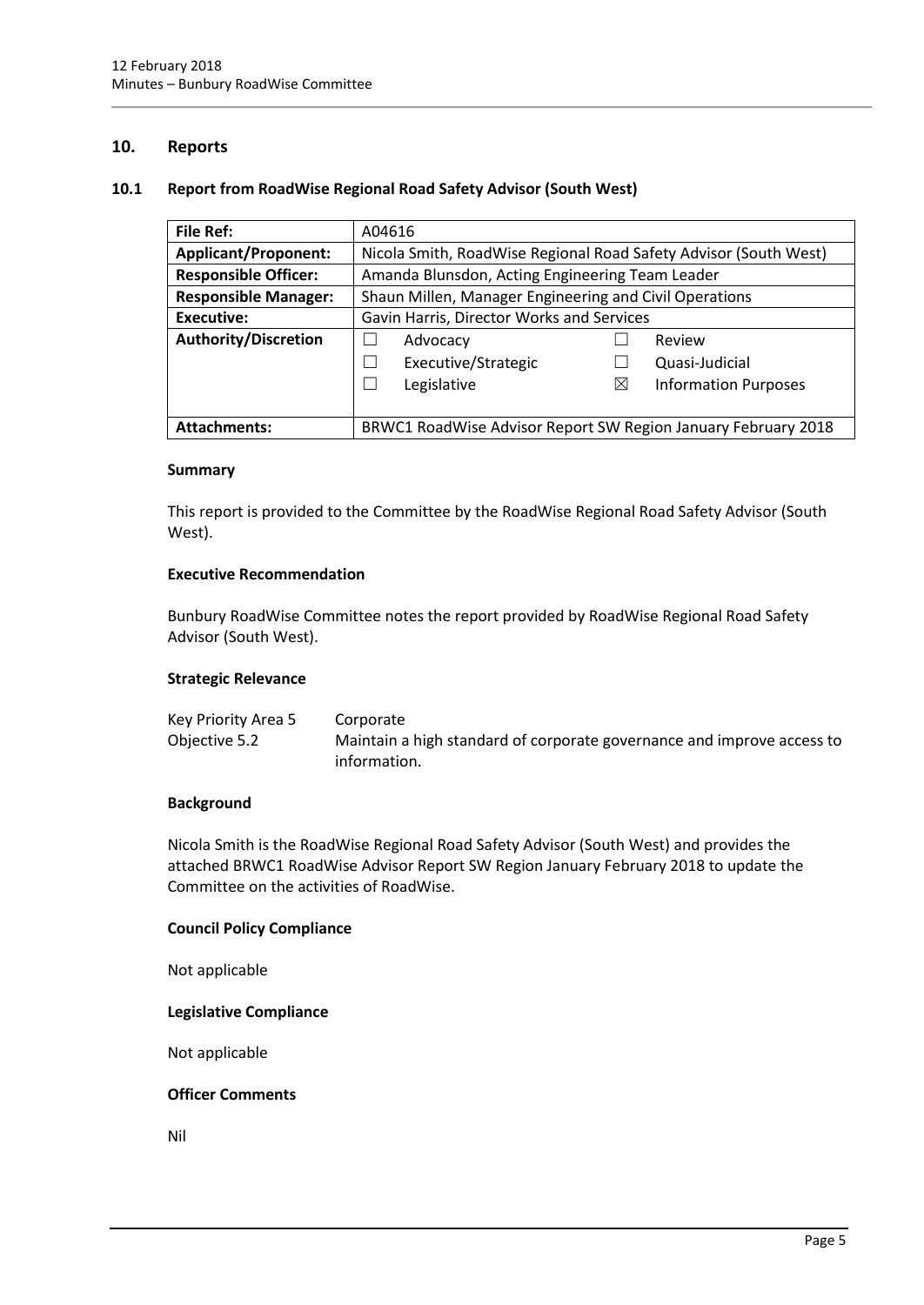## **Analysis of Financial and Budget Implications**

Nil

## **Community Consultation**

Nil

## **Councillor/Officer Consultation**

Nil

## **Outcome of Bunbury RoadWise Committee Meeting – 12 February 2018**

The Executive Recommendation (as printed) was moved by Brad Brooksby and seconded by Lisa Gartrell. Cr Karen Steele put the motion to the vote and was adopted to become the Committee's decision on the matter.

## **Committee Decision**

*Bunbury RoadWise Committee notes the report provided by RoadWise Regional Road Safety Advisor (South West).*

Carried

7 votes 'for' / Nil votes 'against'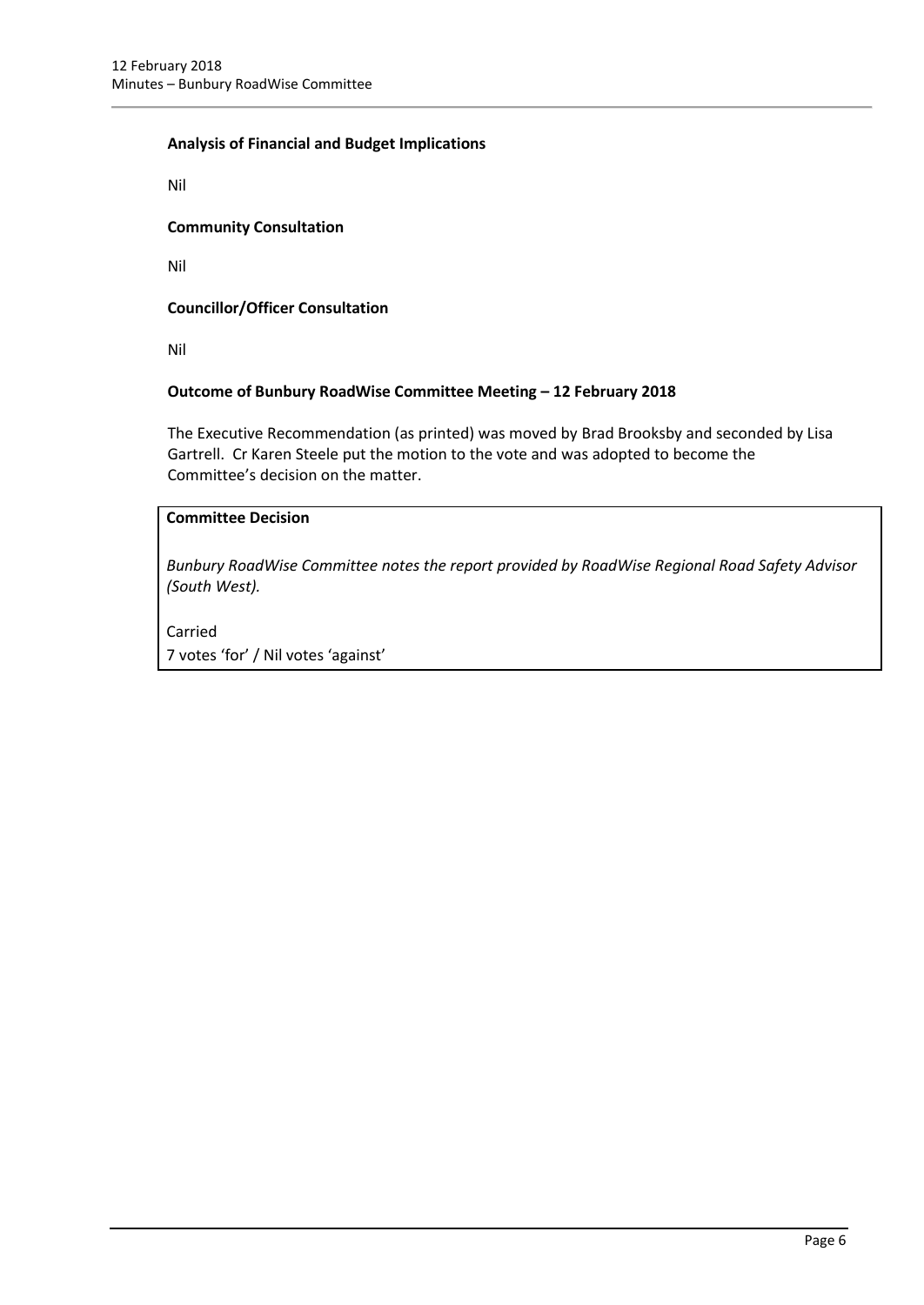## <span id="page-6-0"></span>**10.2 Report of Local Traffic counts – City Of Bunbury**

| <b>File Ref:</b>            | A04616                                                    |  |
|-----------------------------|-----------------------------------------------------------|--|
| <b>Applicant/Proponent:</b> | <b>Internal Report</b>                                    |  |
| <b>Responsible Officer:</b> | Amanda Blunsdon, Acting Engineering Team Leader           |  |
| <b>Responsible Manager:</b> | Shaun Millen, Manager of Engineering                      |  |
| <b>Executive:</b>           | Gavin Harris, Director Works and Services                 |  |
| Authority/Discretion        | Advocacy<br>Review                                        |  |
|                             | Executive/Strategic<br>Quasi-Judicial                     |  |
|                             | Legislative<br><b>Information Purposes</b><br>$\boxtimes$ |  |
|                             |                                                           |  |
| <b>Attachments:</b>         | BRWC2 Traffic Counts - December 2017 - January 2018       |  |

### **Summary**

A summary of recent traffic counts are attached for the committee's information.

### **Executive Recommendation**

That Bunbury RoadWise Committee notes the report.

### **Strategic Relevance**

| Key Priority Area 2 | Transport and Infrastructure                                          |
|---------------------|-----------------------------------------------------------------------|
| Objective 2.1       | Maintain transport infrastructure at levels consistent with community |
|                     | expectations                                                          |

### **Background**

The City of Bunbury positions traffic counters at strategic locations across the city to allow the ongoing analysis of speed and traffic across its local road network.

### **Council Policy Compliance**

Nil

### **Legislative Compliance**

Nil

### **Officer Comments**

The traffic count data indicates the  $85<sup>th</sup>$  percentile speed and traffic volumes for the road network. Where excessive speeds are identified and there is no engineering solution available to reduce speeds the resultant information is forwarded to Police for enforcement. Counts that have an 85% speed greater than 9km over the speed limit, and where more than 30% of the vehicles are exceeding the speed limit, shall meet the criteria to be forwarded to Police. Refer to attached BRWC2 Traffic Counts – December 2017 – January 2018.

# **Analysis of Financial and Budget Implications**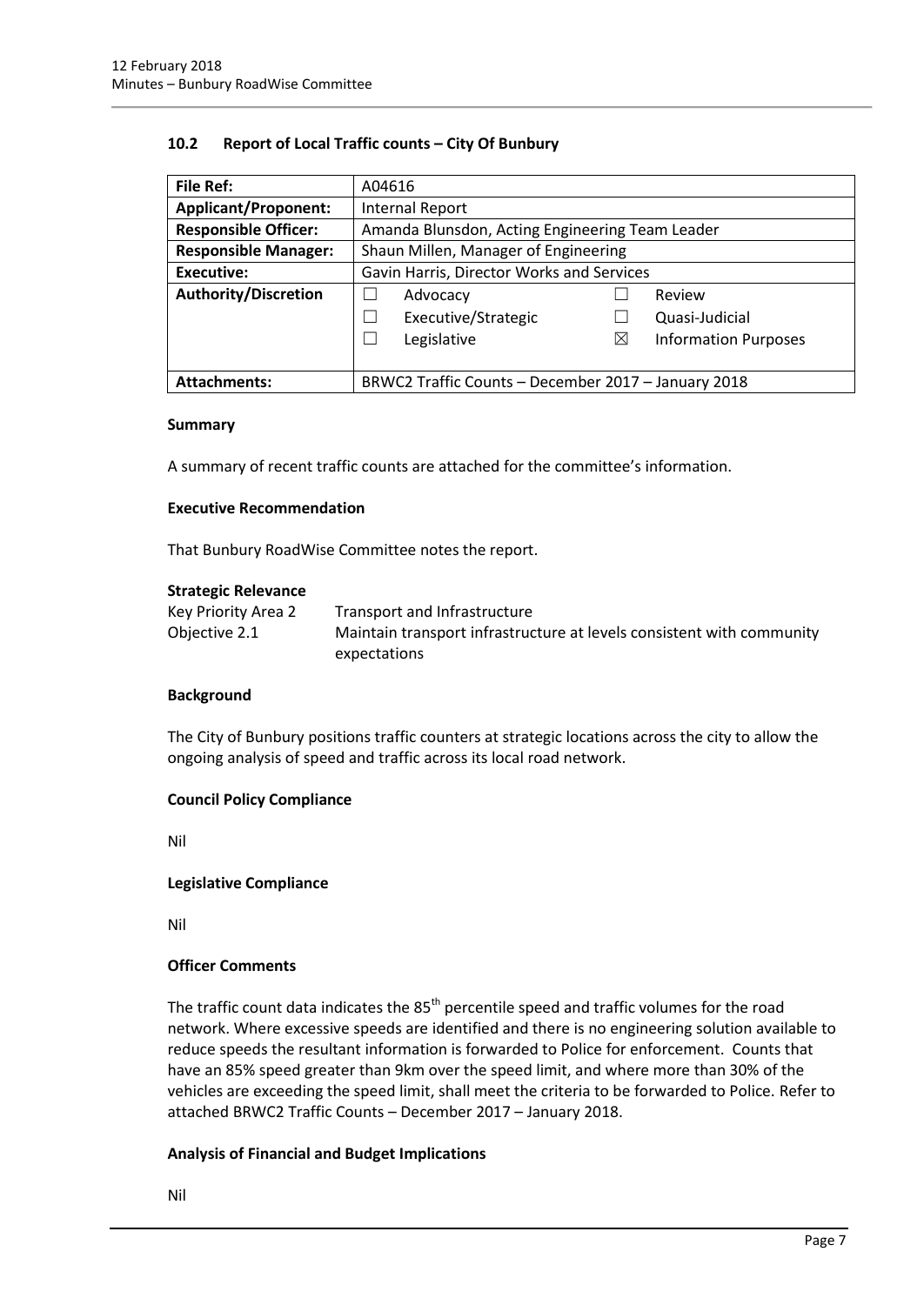## **Community Consultation**

Nil

# **Councillor/Officer Consultation**

Nil

## **Outcome of Bunbury RoadWise Committee Meeting – 12 February 2018**

The Executive Recommendation (as printed) was moved by Brad Brooksby and seconded by Cr Karen Steele. Cr Karen Steele put the motion to the vote and was adopted to become the Committee's decision on the matter.

# **Committee Decision**

*That Bunbury RoadWise Committee notes the report.*

Carried 7 votes 'for' / Nil votes 'against'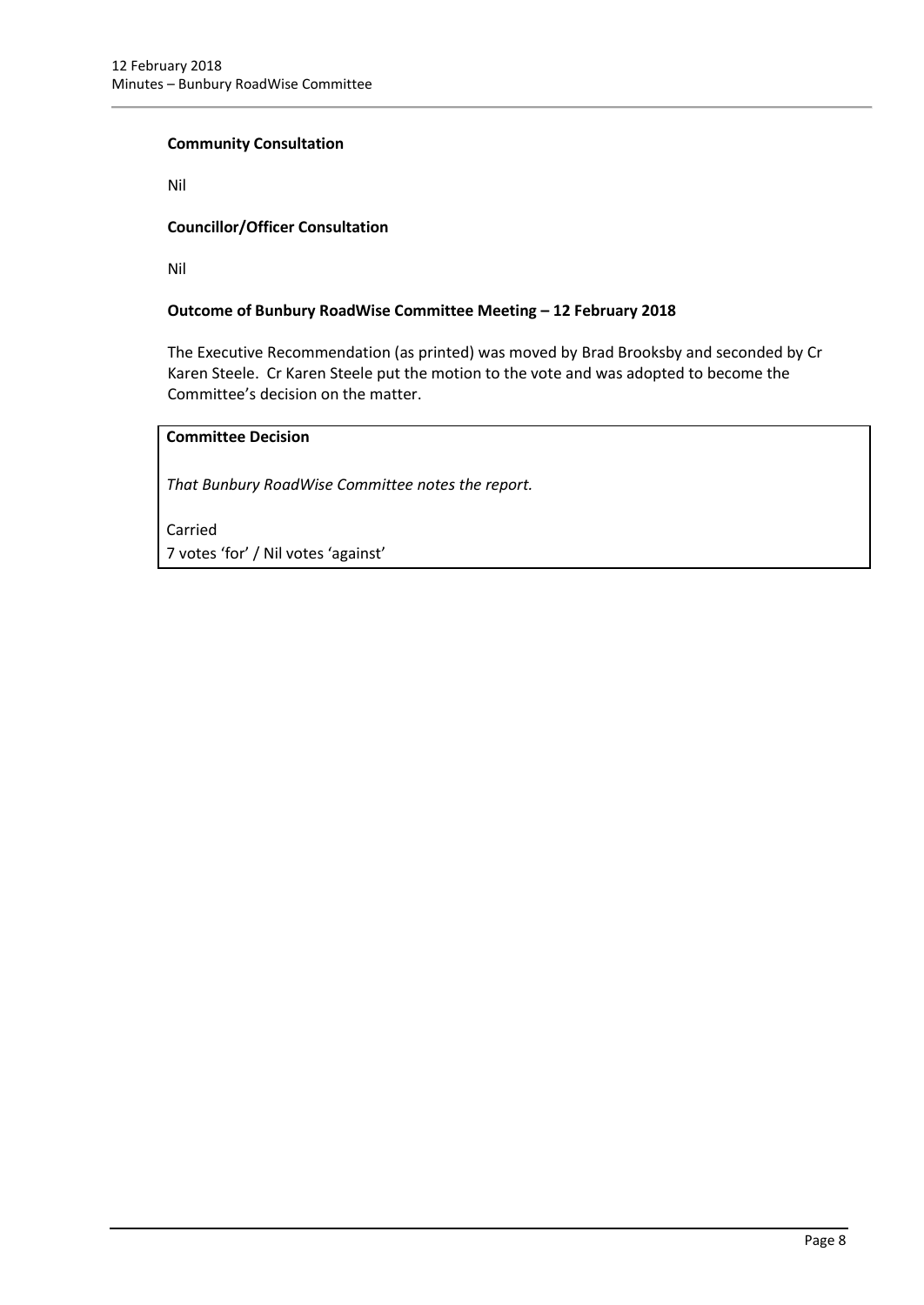## <span id="page-8-0"></span>**10.3 Bunbury RoadWise Committee Strategic Action Plan 2018**

| <b>File Ref:</b>            | A04616                                                 |                                                             |
|-----------------------------|--------------------------------------------------------|-------------------------------------------------------------|
| <b>Applicant/Proponent:</b> | Internal Report                                        |                                                             |
| <b>Responsible Officer:</b> | Amanda Blunsdon, Acting Engineering Team Leader        |                                                             |
| <b>Responsible Manager:</b> | Shaun Millen, Manager Engineering and Civil Operations |                                                             |
| <b>Executive:</b>           | Gavin Harris, Director Works and Services              |                                                             |
| <b>Authority/Discretion</b> | Advocacy                                               | Review                                                      |
|                             | ⊠<br>Executive/Strategic                               | Quasi-Judicial                                              |
|                             | Legislative<br>$\overline{\phantom{a}}$                | <b>Information Purposes</b>                                 |
|                             |                                                        |                                                             |
| <b>Attachments:</b>         |                                                        | BRWC3 Bunbury RoadWise Committee Strategic Action Plan 2018 |

### **Summary**

On Wednesday the 31<sup>st</sup> of January 2018 the Bunbury RoadWise Committee undertook a Workshop to update and finalise the Bunbury RoadWise 2018 Strategic Action Plan. The Action Plan will be the Committee's guide for 2018 and the Committee will progress, refine and action each item in accordance with the Action Plan.

### **Executive Recommendation**

That the Bunbury RoadWise Committee

- 1. Endorse the 2018 Bunbury RoadWise Committee Action Plan for referral to Council.
- 2. Request Council allocate \$3,000 annually from 2019 / 2020 for Road Safety Initiatives and campaigns

### **Strategic Relevance**

| Key Priority Area 5 | Corporate                                                              |
|---------------------|------------------------------------------------------------------------|
| Objective 5.2       | Maintain a high standard of corporate governance and improve access to |
|                     | information                                                            |

### **Background**

The RoadWise Program was founded in 1994 and operates with Local Governments and the community to support the implementation of Towards Zero, the road safety strategy for WA 2008-2020. Three levels of coordination (State, Regional and Local) make up the operational framework for road safety in Western Australia. The RoadWise Program is supported by the Road Safety Commission and is funded through the Road Trauma Trust Account; which is made up of the speed and red light camera fines received in WA and the State Road Funds to Local Government Agreement sourced from WA vehicle licensing fees.

The RoadWise Program supports Local Governments, community groups, private businesses and individuals to become involved in the road safety network around the state. Through a team of regional and metropolitan based staff, RoadWise achieves this by supporting local road safety committees, providing access to resources and training, and increasing knowledge, which all contribute to building the capacity of the network to make an effective contribution to improving road safety in Western Australia.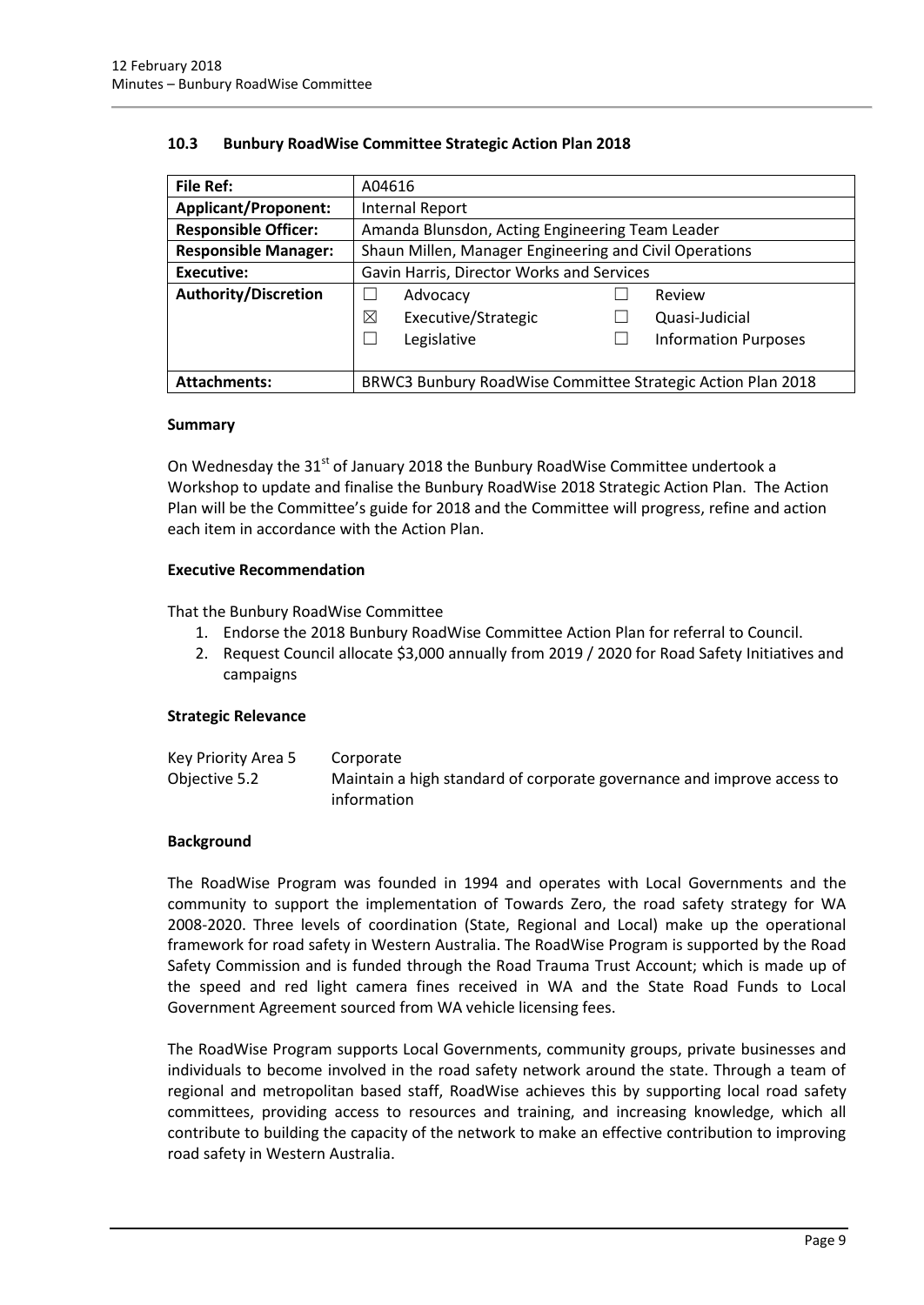## **Council Policy Compliance**

Nil

## **Legislative Compliance**

Nil

## **Officer Comments**

The Action Plan is written under the framework of the State Road Safety Strategy and the principles of the Safe System, the Towards Zero initiative and Shared Responsibility approach to road safety that has been used throughout Australia. Towards Zero Initiative is the State strategy for aiming for zero fatalities from existing statistics.

A Safe System benefits all road users and has four essential elements:

**- Safe Road Use -** this is about fostering a culture that supports alert and compliant road users and improving road user behaviour and enforcement.

**- Safe Road and Roadsides -** provide safer roads by improving the road and the road environment.

**- Safe Speeds –** category aims to improve speed management on roads and foster a community and driving culture that supports lower travel speeds.

**- Safe Vehicles -** aims to improve awareness of vehicle safety features and ANCAP ratings and to encourage purchase of at least four or five star ANCAP rated vehicles.

BRWC3 Bunbury RoadWise Committee Strategic Action Plan 2018 is attached.

### **Analysis of Financial and Budget Implications**

The Bunbury RoadWise Committee does not currently have a budget to implement Road Safety Initiatives or campaigns to implement to the annual Bunbury RoadWise Committee Strategic Action Plan. It is recommended that the committee request a yearly allocation of \$3,000. This allocation could also be utilised as matching funding for grant opportunities that may arise.

### **Community Consultation**

Nil

### **Councillor/Officer Consultation**

Nil

### **Outcome of Bunbury RoadWise Committee Meeting – 12 February 2018**

The Executive Recommendation was noted to have the incorrect date of 2019/2020.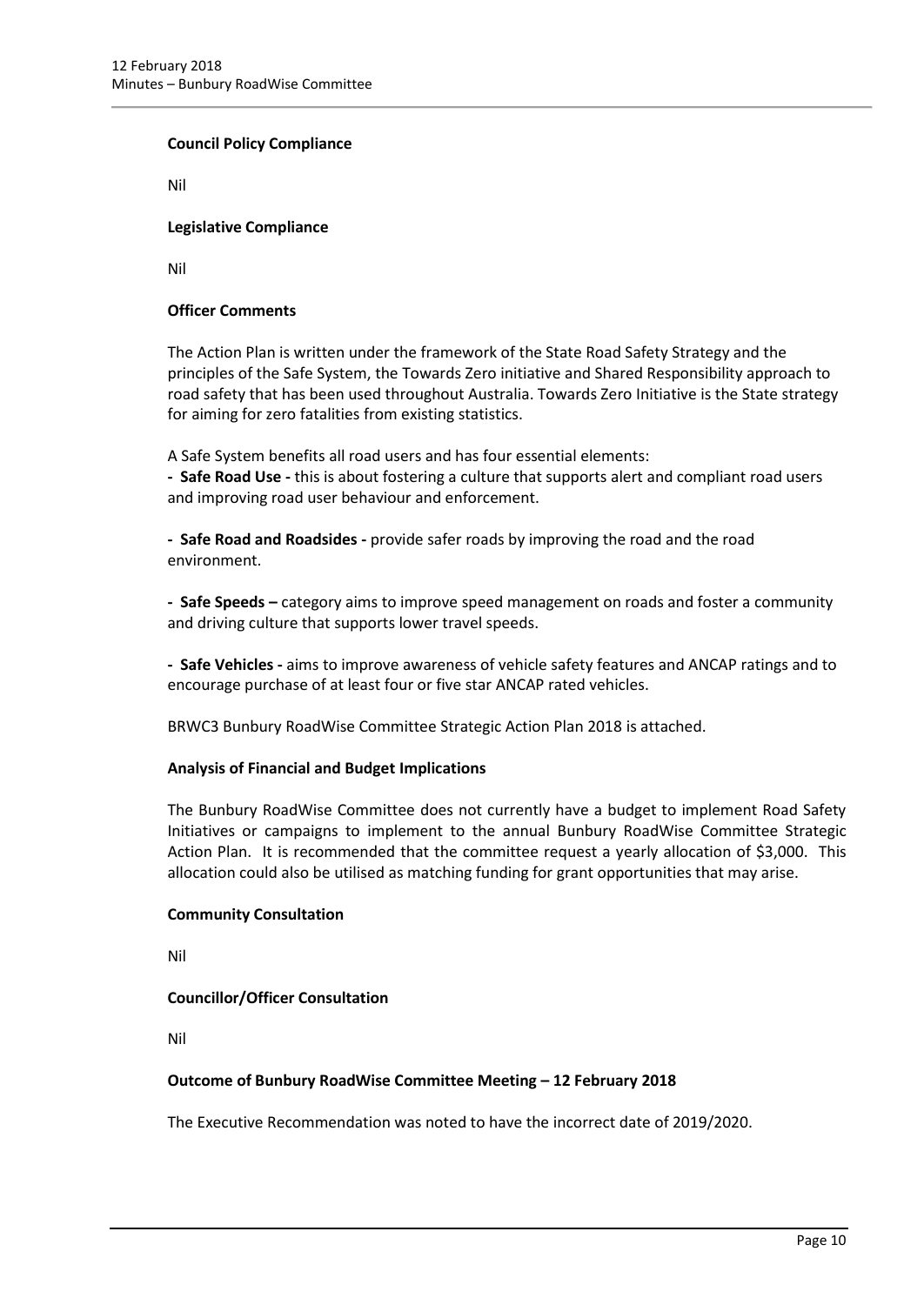The amended recommendation:-

That the Bunbury RoadWise Committee

- 1. Endorse the 2018 Bunbury RoadWise Committee Action Plan for referral to Council.
- 2. Request Council allocate \$3,000 annually from 2018 / 2019 for Road Safety Initiatives and campaigns

Was moved by Nicola Smith and seconded by Cr Karen Steele. Cr Karen Steele put the motion to the vote and was adopted to become the Committee's decision on the matter.

# **Committee Decision**

*That the Bunbury RoadWise Committee* 

*1. Endorse the 2018 Bunbury RoadWise Committee Action Plan for referral to Council.*

*2. Request Council allocate \$3,000 annually from 2018 / 2019 for Road Safety Initiatives and campaigns*

Carried 7 votes 'for' / Nil votes 'against'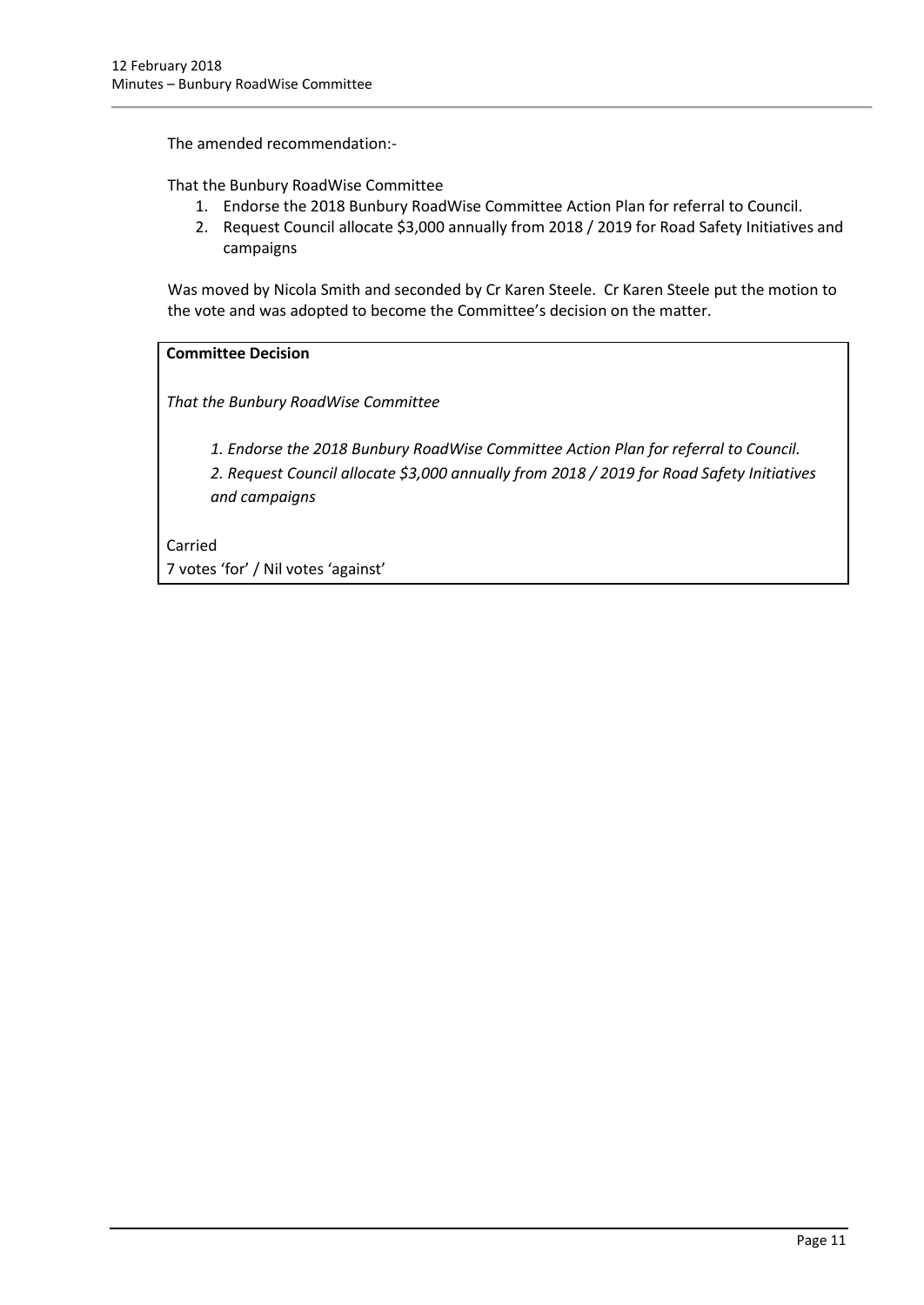## <span id="page-11-0"></span>**10.4 'M8 the Call Can W8' 2018 campaign**

| <b>File Ref:</b>            | A04616                                                 |  |
|-----------------------------|--------------------------------------------------------|--|
| <b>Applicant/Proponent:</b> | <b>Internal Report</b>                                 |  |
| <b>Responsible Officer:</b> | Amanda Blunsdon, Acting Engineering Team Leader        |  |
| <b>Responsible Manager:</b> | Shaun Millen, Manager Engineering and Civil Operations |  |
| <b>Executive:</b>           | Gavin Harris, Director Works and Services              |  |
| <b>Authority/Discretion</b> | Review<br>Advocacy                                     |  |
|                             | ⊠<br>Executive/Strategic<br>Quasi-Judicial             |  |
|                             | Legislative<br><b>Information Purposes</b>             |  |
|                             |                                                        |  |
| <b>Attachments:</b>         | Nil                                                    |  |

#### **Summary**

The Bunbury RoadWise Committee undertook a successful "M8 the call can W8" campaign in 2017 and intends to run the campaign again in 2018.

### **Executive Recommendation**

The Bunbury RoadWise Committee Support the 2018 M8 the Call Can W8 campaign.

#### **Strategic Relevance**

| Key Priority Area 2 | Transport and Infrastructure                                          |
|---------------------|-----------------------------------------------------------------------|
| Objective 2.1       | Maintain transport infrastructure at levels consistent with community |
|                     | expectations                                                          |

### **Background**

The "M8 the call can W8" campaign, which was developed by City of Bunbury and Shire of Dardanup in partnership with South West Local Governments, won the Injury Matters Outstanding Achievement by a Local Government in Injury Prevention or Safety Promotion in 2017.

The 2016/2017 campaign included stickers, the making of a video and screening on local television, radio advertisements, Variable Message Boards (VMB) at rest areas on the Forrest and South West highways and social media posts. The original intent of the Road Safety Grant was to run the program in November 2016 to coincide with the Year 12 Leavers Week, to raise awareness of the impact of driver distraction caused by mobile phone usage.

The Road Safety Advisor (South West) is coordinating M8 the Call Can W8 events for National Youth Week (13 -22 April 2018) with 9 South West Local Government. South West Youth Driver development program have received Road Safety Commission Event Grant for \$1,300 with the theme "Take a Selfie Here, not on the road, which will run during Youth Week.

### **Council Policy Compliance**

Nil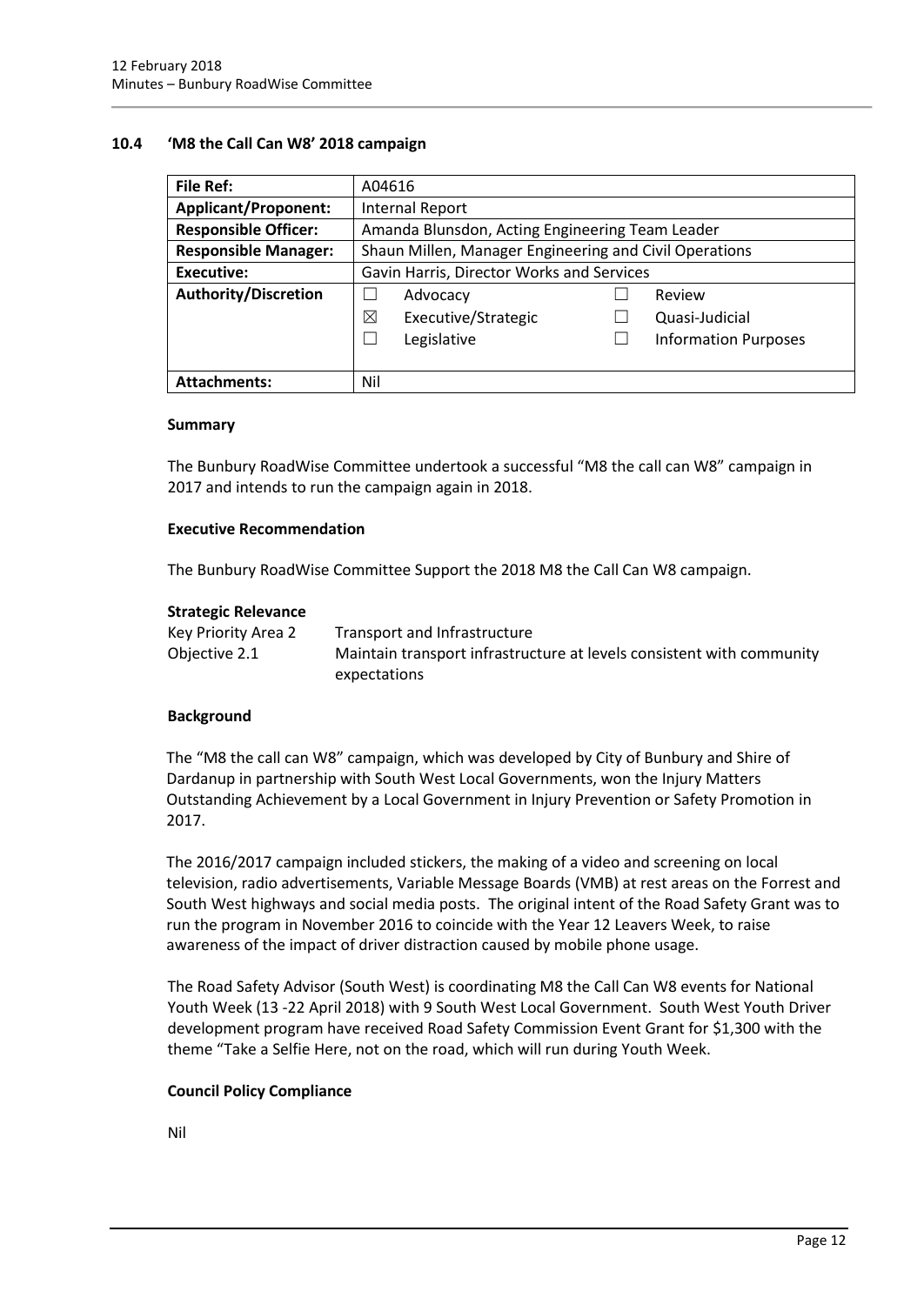### **Legislative Compliance**

Nil

## **Officer Comments**

The campaign is an opportunity to promote safe habits whilst driving and has the potential to reduce crashes on state roads. The 2018 Bunbury RoadWise M8 the Call Can W8 campaign is recommended to run from 29 March 2018 through to 30 April to cover Easter, Youth Week and Term 1 school holidays. It is also recommended to run the campaign again in November to cover 'Leavers' travelling through Bunbury to align with the original intent of the grant.

There is no current funding for Road Safety Initiavates for the Bunbury RoadWise Committee, however Item 10.3 Bunbury RoadWise Committee Strategic Action Plan 2018 request Council consider allocating \$3,000 per annum. Should the request be unsuccessful the City can provide in kind assistance in the form of posts on social media, the City's City Focus page in Bunbury Herald, media releases, e-newsletter and posters at CoB facilities. The City will also request the image be displayed on the electronic billboard on the corner of Sandridge and King Road under their 'community service commitment.

## **Analysis of Financial and Budget Implications**

There is no budget for the M8 the Call Can W8 campaign. The 2016 / 2017 campaign was funded from a Road Safety Commission Grant.

# **Community Consultation**

Nil

# **Councillor/Officer Consultation**

Nil

# **Outcome of Bunbury RoadWise Committee Meeting – 12 February 2018**

The Executive Recommendation (as printed) was moved by Cr Karen Steele and seconded by Cr Lisa Gartrell. Cr Karen Steele put the motion to the vote and was adopted to become the Committee's decision on the matter.

# **Committee Decision**

*The Bunbury RoadWise Committee Support the 2018 M8 the Call Can W8 campaign.*

Carried

7 votes 'for' / Nil votes 'against'